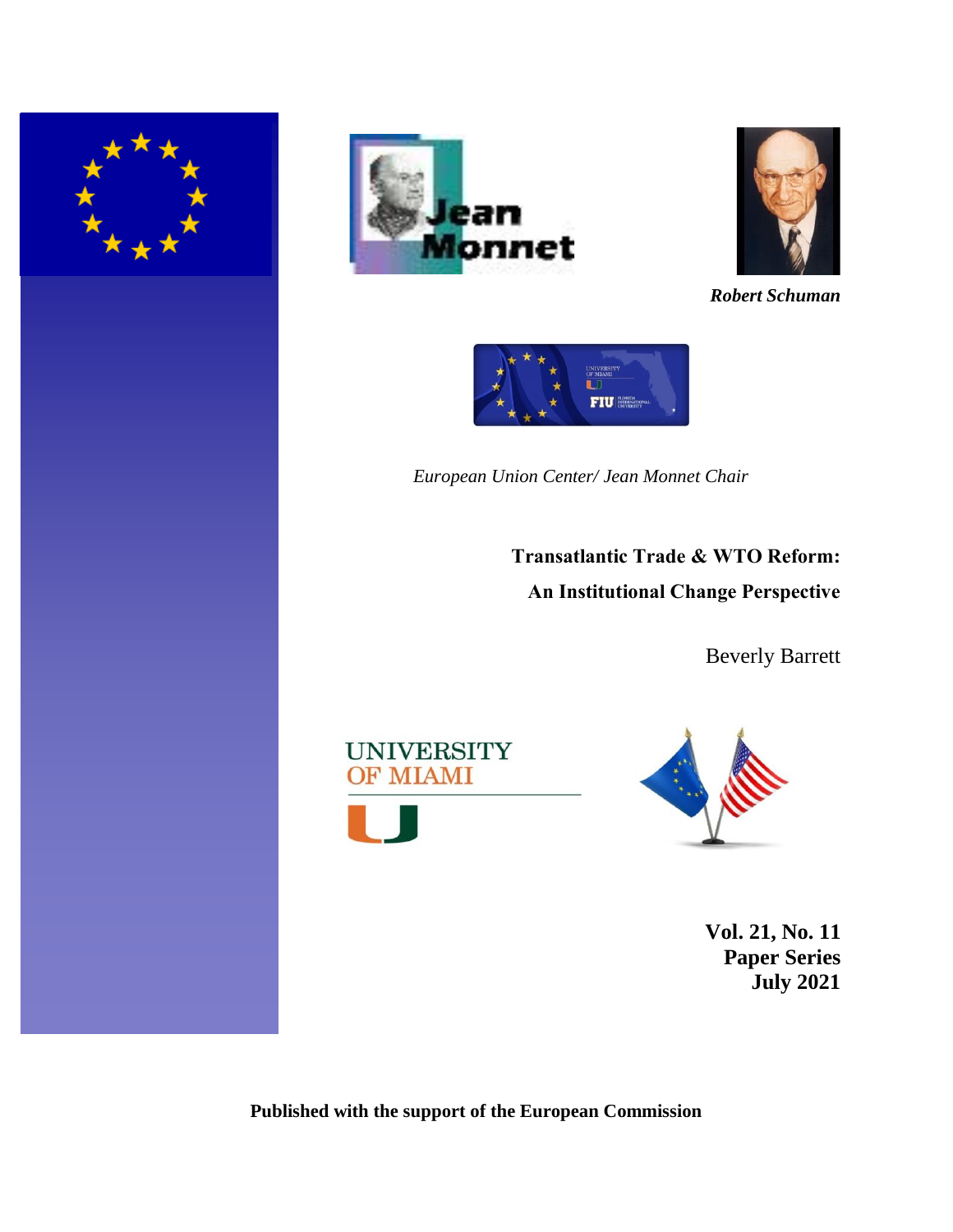#### **The Jean Monnet/ Robert Schuman Paper Series**

The Jean Monnet/Robert Schuman Paper Series is produced by the Jean Monnet Chair and the European Union Center of the University of Miami.

These monographic papers analyze ongoing developments within the European Union as well as recent trends which influence the EU's relationship with the rest of the world. Broad themes include, but are not limited to:

- $\triangleright$  The Lisbon Treaty
- $\triangleright$  The Euro zone crisis
- $\triangleright$  Immigration and cultural challenges
- $\triangleright$  Security threats and responses
- $\triangleright$  The EU's neighborhood policy
- $\triangleright$  The EU and Latin America
- $\triangleright$  The EU as a model and reference in the world
- $\triangleright$  Relations with the United States
- $\triangleright$  Consequences of Brexit

These topics form part of the pressing agenda of the EU and represent the multifaceted and complex nature of the European integration process. These papers also seek to highlight the internal and external dynamics which influence the workings of the EU and its relationship with the rest the world.

## *European Union Center*

### *Jean Monnet Chair Staff*

| University of Miami            | <b>Joaquín Roy Director</b>                |
|--------------------------------|--------------------------------------------|
| 1300 Campo Sano Building, 220C | <b>Beverly Barrett Associate Editor</b>    |
| Coral Gables, FL 33124-2231    | <b>Melanie Goergmaier Associate Editor</b> |
| Phone: 305-284-3266            | <b>Maxime Larivé Research Associate</b>    |
| Fax: (305) 284 4406            | María Lorca Research Associate             |
| Web: www.miami.edu/eucenter    |                                            |
|                                | Flazida International Huisendts            |

**Florida International University Markus Thiel** (Director, FIU)

## *International Jean Monnet Editorial Advisors:*

**Philippe de Lombaerde**, UNU/CRIS, Brugge, Belgium **Carlos Hakansson,** Universidad de Piura, Perú **Kurt Hübner**, University of British Columbia, Vancouver **Finn Laursen,** University of Southern Denmark **John McCormick,** Indiana University, Purdue **Félix Peña**, Universidad Nacional de Tres de Febrero, Buenos Aires, Argentina **Beatriz Pérez de las Heras**, Universidad de Deusto, Bilbao **Manuel Porto**, University of Coimbra, Portugal **Lorena Ruano**, CIDE, Mexico **Eric Tremolada**, Universidad del Externado de Colombia, Bogotá, Colombia **Roberto Domínguez**, Suffolk University, Boston **Francesc Granell**, University of Barcelona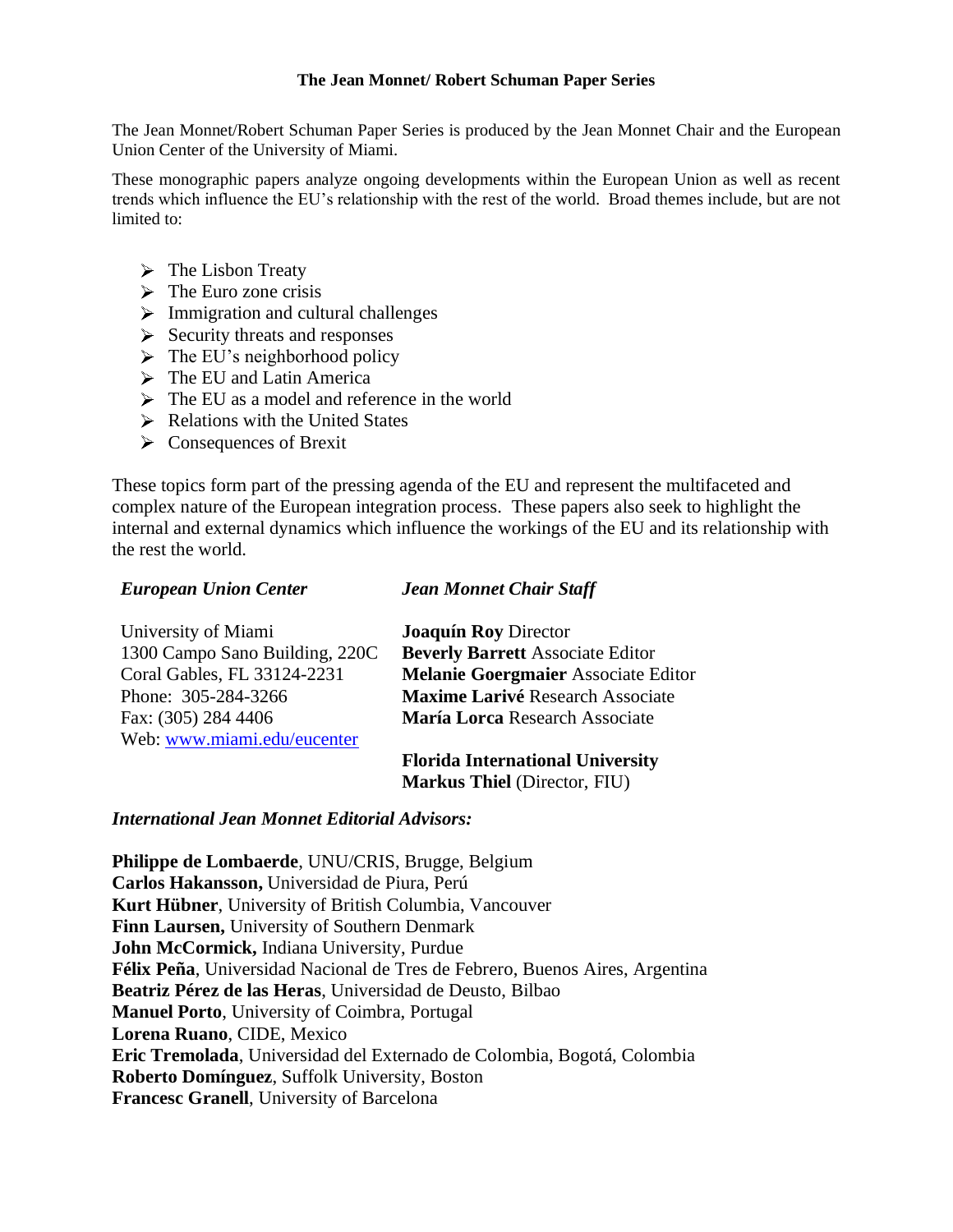#### **Transatlantic Trade & WTO Reform: An Institutional Change Perspective**

#### Beverly Barrett<sup>1</sup>

Across the global trade landscape, and focusing on the EU-US trade relationship, this research presents a theoretical framework of historical institutionalism looking backward and discursive institutionalism looking forward as the reform of the World Trade Organization (WTO) is on the horizon. Presently it is a period of institutional change, at the intersection of historical institutionalism and discursive institutionalism. In 2021, new leadership has entered the United States and last year the United Kingdom has agreed to leave the European Union (EU) and its Single Market. The multilateral institutions, like the WTO, IMF, and World Bank, increasingly focus on inclusivity (social cohesion), sustainability (environment), and technology (digitalization).

The theoretical framework of historical institutionalism informs about the value of the path determinant trajectory of time (Pierson 2004, Keohane 2017:326). The WTO has persisted as an institution that serves its members. It was designed to serve the purposes of the great power nations of the EU and US, which were founding members in the predecessor institution of the General Agreement on Tariffs & Trade (GATT) in 1947. In looking forward, the language used to explain the priorities underscores the place of "communicative discourse" between policy makers and the public and "coordinative discourse" among policy makers to shape policy direction (Schmidt 2008:305). At the intersection of historical institutionalism and discursive institutionalism, there is institutional change. The ideational power the defines discursive institutionalism (Carstensen and Schmidt 2016) is as important institutional power that is the heart of policy agency. This institutional change underway defines the evolving transatlantic relationship and the WTO reform. Since China became a member in 2001, it has been a period that transitions the gravity of trade toward Asia. The institutional changes in trade recent decades have been shaped by world events, like end the Cold War in the early 1990s, the global financial crisis of 2009, and the economic recovery after the pandemic of 2020, which continues underway.

The year 2021 is a notable year to examine the transatlantic trade relationship and WTO reform through the framework of institutional change. There is a new presidency in the U.S. with the Biden Administration, following years of nationalistic policies that compromised the value placed on international institutions. The new U.S. leadership promises to re-engage with the community of nations. This year, there are 27 EU member states following Brexit, which formalized the economic relationship with the EU-UK Trade and Cooperation Agreement. That

<sup>&</sup>lt;sup>1</sup> Beverly Barrett, PhD is Assistant Professor of International Economics with the University of St. Thomas, Houston. She is an alumna of the doctoral fellowship with the University of Miami, EU Center of Excellence. This is a preliminary paper for a further research program.

You may read about her research*:* [globalizationandchange.com](http://globalizationandchange.com/) and listen to her podcast Global Bridges*:* <https://anchor.fm/globalbridges/>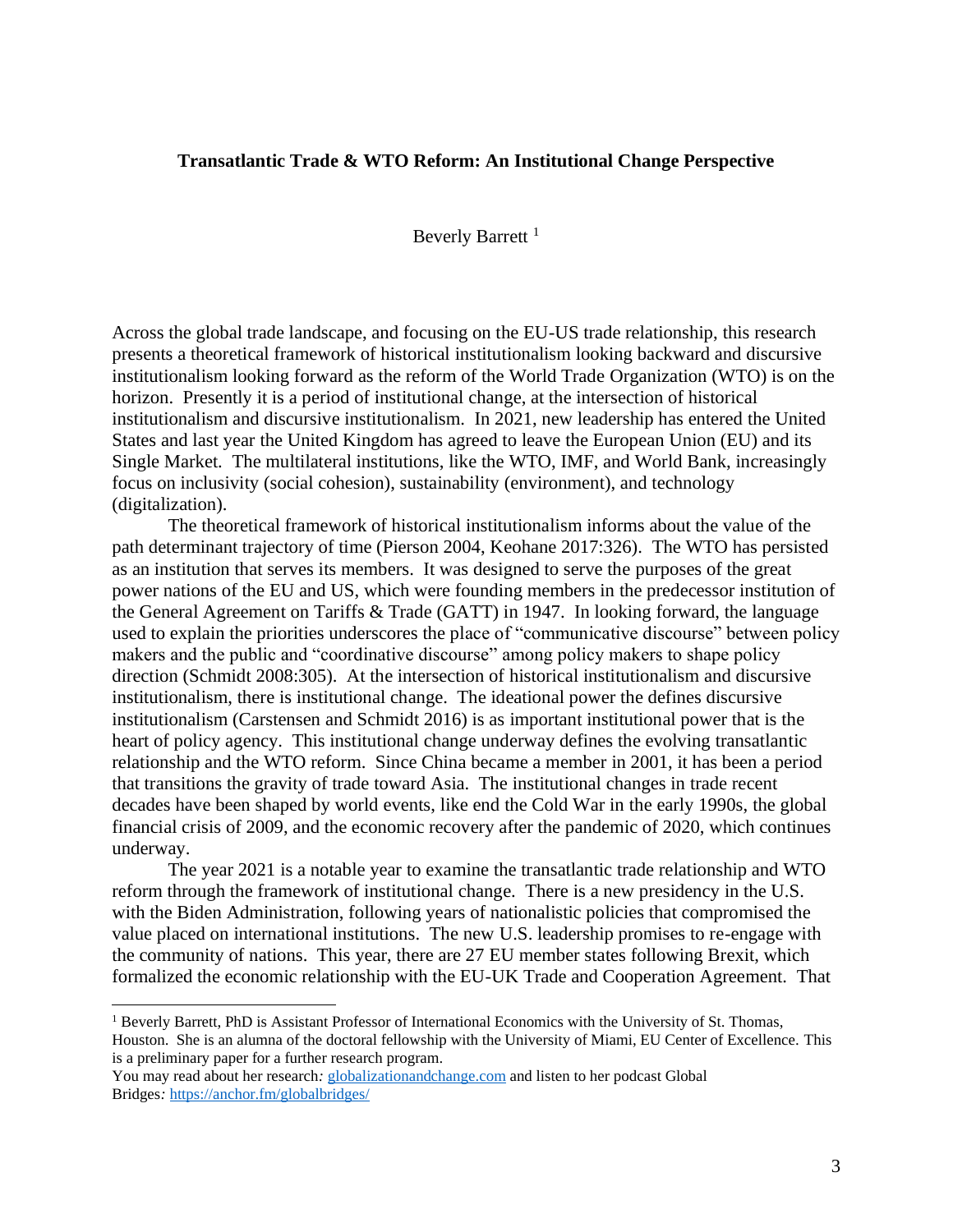was negotiated on Christmas Eve 2020 and will govern the trade relationship going forward. The UK has left the EU Single Market defined by four freedoms of goods services, capital and labor.

The EU published in early December 2020, in the month prior to the new U.S. administration taking office, a policy-driven perspective on transatlantic way forward. "A new EU-US agenda for global change" highlights global cooperation, with sustainability and technology, as recurrent themes (European Commission 2020). The EU-US economic relationship impacts the world, as together the countries account for half of global GDP, and one-third of global trade flows (European Commission 2021a).

Digital trade is high on the agenda together with security and privacy concerns in artificial intelligence (AI). Theorizing about international business and the global environment, institutions, together with industry dynamic and resources available, form a tripod to inform strategy (Peng et al. 2008). The decisions at the level of international institutions create the context in which business takes place, and that determines the growth of countries.

Beyond the increased trade activity with China, in recent decades, the world has evolved as environmental and technology issues become forefront for global trade. In the EU-US trade relationship and in global trade, the overarching present and future policy issues are framed as relevant for the environment and technology. These two objectives align with the United Nations (UN) Sustainable Development Goals (SDGs). Since established in 2015, these objectives toward 2030 have been presented by the UN Conference on Trade and Development (UNCTAD) to monitor alignment with trade objectives (UNCTAD 2021).

#### **Institutional Change: Between Historical Institutional and Discursive Institutionalism**

The persistence of institutions is a core value of historical institutionalism (Keohane 2017). The institutions and their values that endure over time become shaped by language defined as discursive institutionalism (Schmidt 2008). The need of the major trade powers, the EU and U.S., to continue to rely on a rules-based system to govern trade ensures that they will look to the WTO, the largest multilateral organization. Even given the variations of leadership preferences in domestic politics, pragmatists agree that the common framework for rules-based trade, provided by the WTO, adds value that persists over time since its founding as the GATT in 1947.

Over the past decades, since the beginning of the post-World War II European project for regional integration, institutions have shaped the external economic relationships of nations (Hall 2010; Pierson 1996, 2004). Members rely on the WTO's Dispute Settlement Mechanism (DSM) to enforce the rules represented in the WTO, with the principles of non-discrimination and mostfavored nation. Values of free-trade and the rules-based global trading system emerged victorious at the end of World War II, and with even greater impetus at the end of the Cold War. The language of these institutions shapes global engagement in the economy:

After the fall of communism, the discursive victory of neo-liberal ideas in international circles was such that many predicted global market integration to lead to the veritable universal transformation of nation-states into market-enabling arbiters rather than public good providers (Schmidt and Thatcher 2013:130).

Just two decades after the end of the Cold War, the global financial crisis of 2009 reminded market actors of the essential role governments and central banks to provide liquidity to markets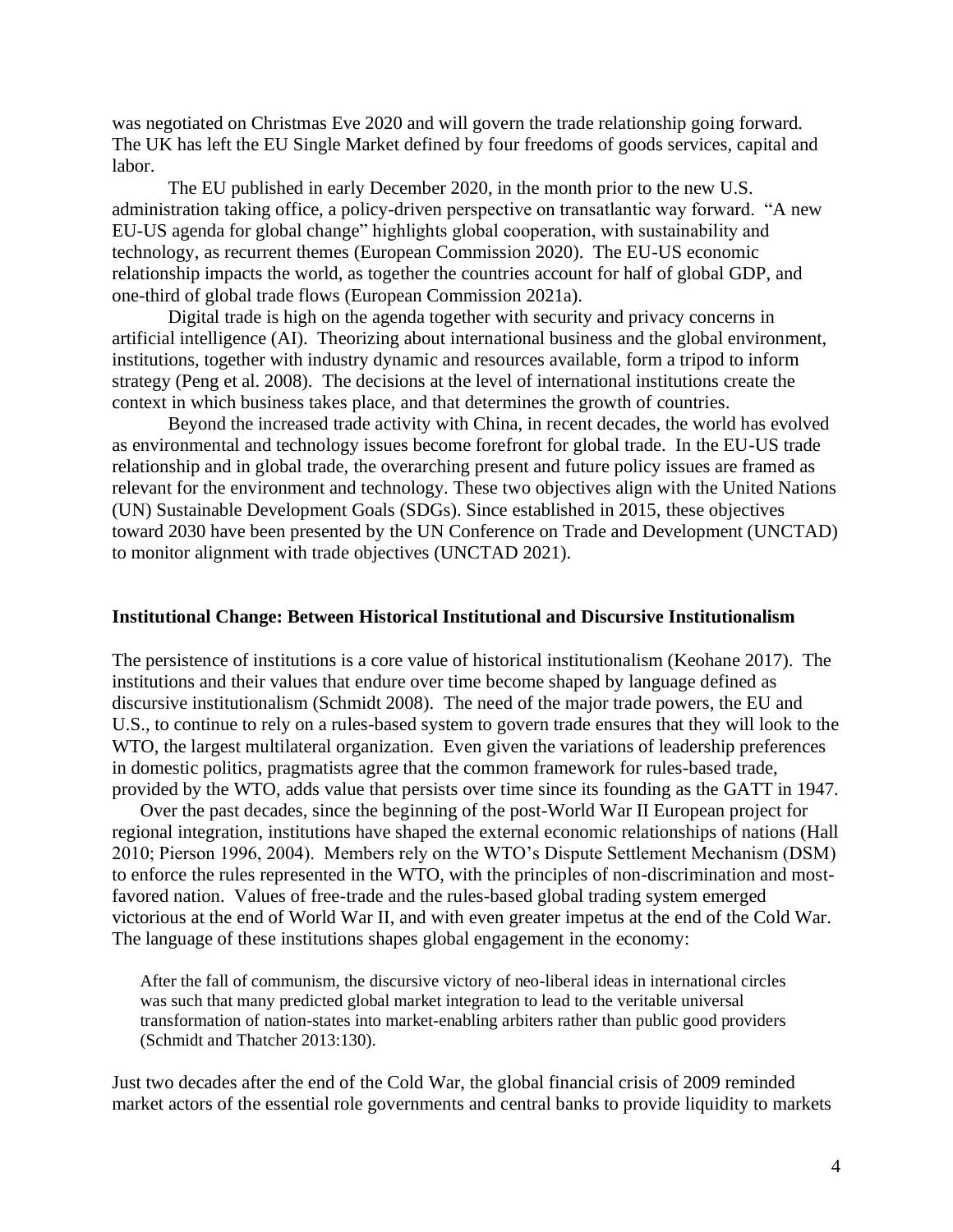during economic downturns. The coronavirus pandemic further reminds countries and markets of the role of the government to stimulate through fiscal and monetary policies to reach growth objectives. These moments between historical institutionalism and discursive institutionalism are institutional change.

The literature on institutional change informs that discursive institutionalism provides paths forward to the future in forward looking statements. Applying discourse analysis provides opening substance and structure to reveal knowledge (Wueest 2018:11). The multilateral institutions like the G7, IMF and the WTO use this forward-looking language. The IMF Managing Director's Global Policy Agendas, for 2020 and 2021, present discursive language to support social inclusivity, environmental sustainability, and technology digitalization objectives in "Navigating a Safe Exit from the Crisis," (IMF 2021).

Looking to the future, the communiqués issues by multilateral institutions, through the discourse of language implicate and set forth values for the future. This discursive institutionalism relates to aspirations for what the countries may be come in trade relations going forward. The Joint Communiqué issued by the G7 countries, at the Trade Track on 28 May 2021, uses language to state commitments to free and fair trade, to transparency, and to reform of the WTO Dispute Settlement System. A historical institutional perspective provides the lens to understand the persistence of the importance of the trade relationship between the EU and the US. A discursive institutional lens provides values for the way forward, as institutional change happens at the intersection of these two institutional perspectives.

#### **Transatlantic Trade**

A historical institutional perspective informs on how the past shapes the present. The interpretation through discursive institutionalism comes from analysis of the written contexts and spoken discourse that shape the relationships between global leaders and their constituents. The importance of the trade relationships over time, since change is incremental, is represented in historical institutionalism (Keohane 2013: 331). The discursive institutional analysis considers the written texts and rhetoric from leaders to look to the future, as the trade partners chart their relationship.

The European Commission policy document, "A new EU-US agenda for global change," presented in December 2020 proposes, "first steps as a roadmap for a new transatlantic agenda for global cooperation." The EU has introduced new language on "*European Strategic Autonomy*." This means that the EU embraces its freedom to pursues policies that are in its interests without constraints from abroad. This key signaling language, with European Strategic Autonomy, implies a self-sufficient and self-assured role for the EU in the world.

Opportunities for negotiation between the EU and US include government procurement and digital trade. Additionally, regulatory cooperation, and geographical indications (GIs) are areas where the two parties may progress in trade relations. The EU mandate does not include to negotiate in agriculture (CRS 2019:2). Under Section 232 of the U.S. Trade Expansion Act of 1962, the President has broad power to adjust imports, by application of tariffs, if imports are found to be a threat to US national security (Claussen 2020:1120). Since 2018, when the U.S. President imposed and threatened additional tariffs, European leaders led by Chancellor of Germany Angel Merkel stated that allies, given that they are allied nations, cannot be risks to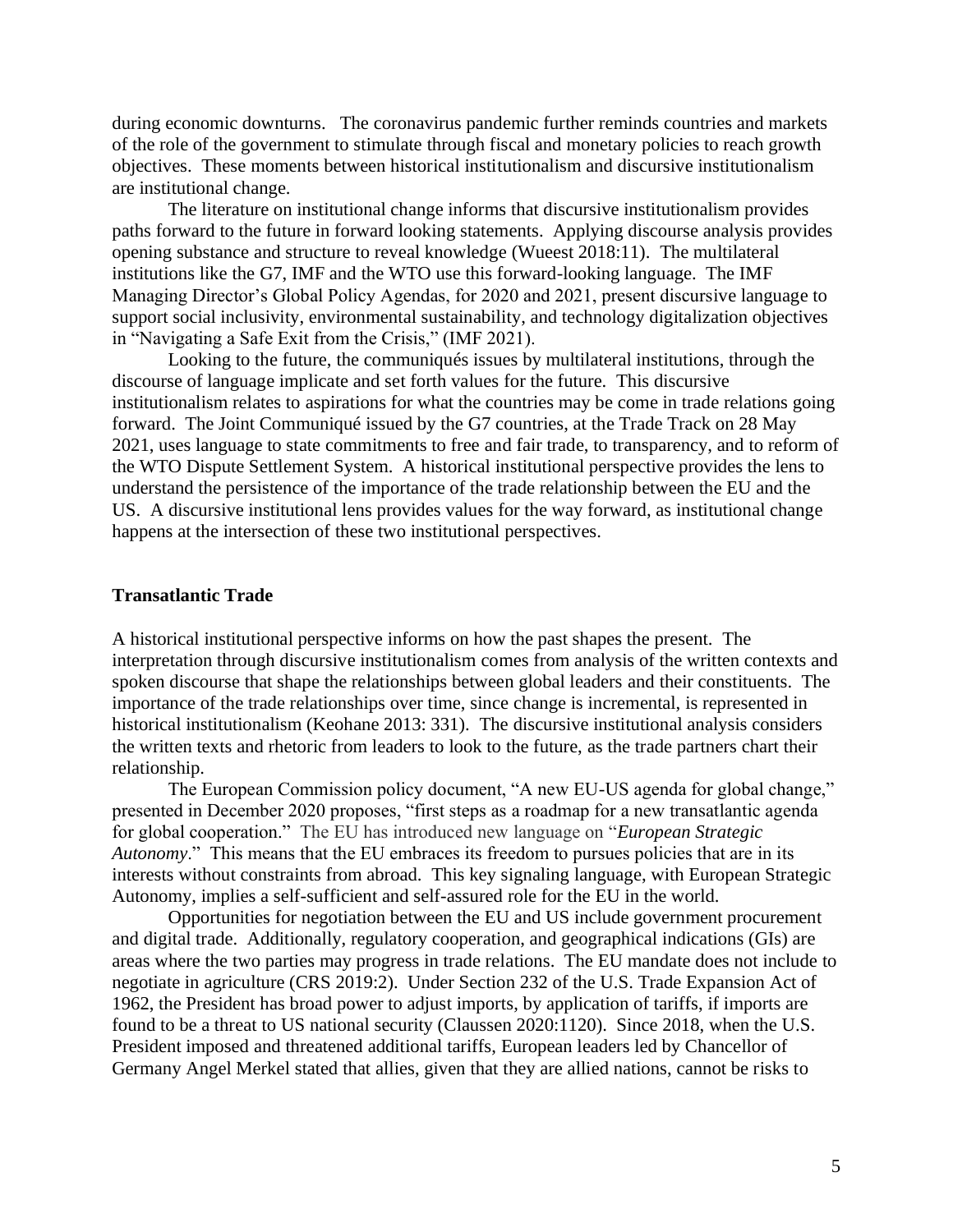national security (Chazan and Peel 2019). During these years, the EU has stated that it would not negotiate further if the US applied additional Section 232 tariffs (CRS 2019:2).

During mid-May 2021, a Joint Statement announced plans for formal trade talks to be forthcoming to address the tariffs on metals, aluminum and steel (European Commission 2021b). The prior U.S. administration in March 2018, applied the 25 percent steel tariff and the 10 percent aluminum tariffs using the Section 232 national-security provision in the 1962 trade law as justification. The EU had been set for June 1, 2021 to raise tariffs on iconic U.S. products, up to 50 percent, on Harley-Davidson motorcycles, Levi Strauss jeans, and Jack Daniels whisky. However, on May 17, 2021 the two parties came to an agreement in the Joint Statement. Remaining in place, since 2018, the tariffs from the US and the first round of retaliatory measures from the EU, are on the negotiating table for the future. Further, they stated that it is important to address together how overproduction from China effects world prices in steel and aluminum.

That discourse shapes institutions is an application of the theoretical discursive institutionalism that frames this research. The European Commission has used the discourse of European Strategic Autonomy to indicate that the EU will be more assertive in negotiating its relationship with the U.S. This year the EU, of 27 member states following Brexit on January 31, 2020, has a renewed sense of solidarity with the language put forward no European Strategic Autonomy. This specific language, of European Strategic Autonomy, has been asserted in the face of economic national policies from the U.S. administration that launched a trade war in 2018 (Aggestam and Hyde-Price 2019:116). Even in the face of protectionist rhetoric in recent years, according to a Gallup poll, most Americans see trade as an opportunity. The figure was down to 63 percent in March 2021 from the high of 79 percent in 2019 (Younis 2021).

The year 2021 is meaningful to examine the transatlantic trade relationship at a time of institutional change. There is a new administration in the U.S. with Biden presidency. Following recent years of nationalistic policies that compromised international institutions, new leadership promises to re-engage with the community of nations. The U.S. leadership with the Biden administration in 2021 has used discourse to affirm the importance of the transatlantic relationship and working together with allies. During his inauguration address on January 21, 2021, the new U.S. president stated:

So here's my message to those beyond our borders. America has been tested, and we've come out stronger for it. We will repair our alliances and engage with the world once again. Not to meet yesterday's challenges, but today's and tomorrow's challenges. And we'll lead, not merely by the example of our power, but by the power of our example. We'll be a strong and trusted partner for peace, progress and security (Biden 2021).

The return to valuing alliances and to global engagement turns a corner on the prior U.S. administration that weakened participation with global institutions. The openness to cooperation in global sustainability, for example, is evident with the U.S. return to the Paris Accord Agreement of the UNFCCC on February 19, 2021 (UN News 2021). The EU has been leading the dialogue in sustainability with the proposal of border credits. Prior undertakings with the EU Emissions Trading System (ETS), set up in 2005 as the world's first international emissions trade system, have provided policy entrepreneurship as far as how to price carbon.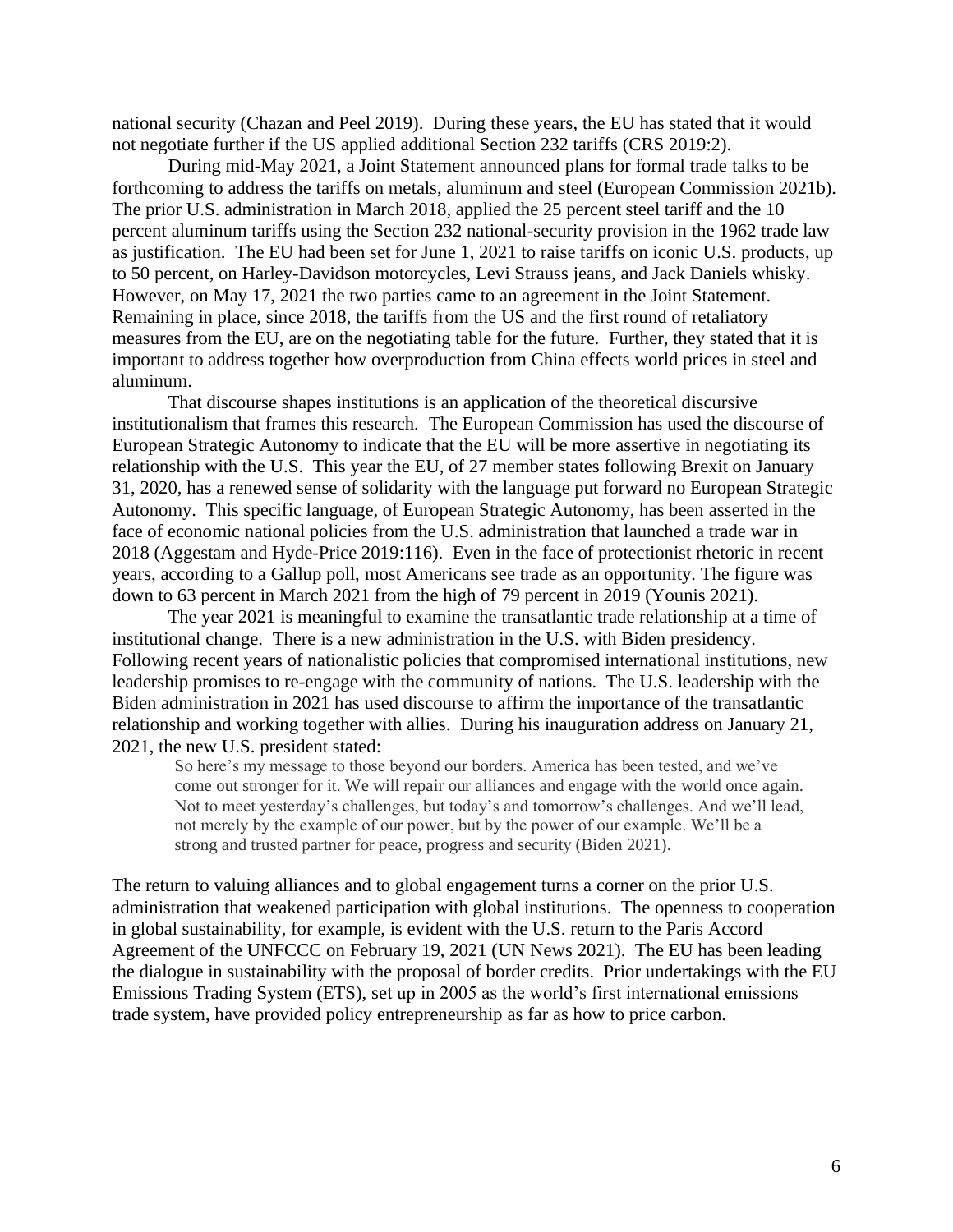Table 1. Number of Cases between the EU-US at the WTO

|                           | European Union | <b>United States</b> |
|---------------------------|----------------|----------------------|
| Agriculture               |                |                      |
| Goods + Manufacturing     | 25             |                      |
| Services + Other          |                |                      |
| <b>TOTAL</b>              | 35             | 20                   |
| Anti-dumping titled cases |                |                      |
| of Total                  |                |                      |

**Cases initiated by Complainant with the WTO Dispute Settlement Body, between two parties, from 1995 to present:**

Source: WTO. 2021. Map of Disputes between WTO Members. Available from: https://www.wto.org/english/tratop\_e/dispu\_e/dispu\_maps\_e.htm

At the EU-US Summit on June 15, 2021, the parties announced an agreement to end the seventeen-year running dispute against between Airbus (EU) and Boeing (US) aircraft manufacturers. This provides policy space to cooperation on addressing global trade concerns like working with China. Three months prior, there was a Joint Statement on March 5, 2021, from both parties, to suspend tariffs related to the long-standing dispute, since 2005 regarding subsidies on Airbus (EU) and Boeing (US) aircraft. The disputes on trade in large civil aircraft were initiated by both parties simultaneously. The consultations with the WTO Dispute Settlement Body were requested on the same day, October 6, 2005 (DS 316 from the U.S. and DS 317 from the EU). $2$ 

The correspondence from the EU to the WTO, of August 25, 2020, urged absence of countermeasures on both sides, which is in the interest of both producers and consumers: We believe that the next step should be to achieve the absence of countermeasures on both sides. Only in this way will we create an environment that will best allow both aircraft manufacturers and their airline customers around the world, and indeed other sectors that would otherwise be subject to countermeasures, to weather the current economic crisis and contribute to a global recovery (WTO 2020).

To consider the governance of global trade requires considering China, with is leading exports role, as part of the equation. Together, the EU and US can enhance an alliance within the WTO to put pressure on China to be accountable to the rules-based system, to which it became a member in 2001.

<sup>2</sup> Dispute from the US to the EU on "Measures Affecting Trade in Large Civil Aircraft" https://www.wto.org/english/tratop\_e/dispu\_e/cases\_e/DS316\_e.htm

Dispute from the EU to the US on "Measures Affecting Trade in Large Civil Aircraft" https://www.wto.org/english/tratop\_e/dispu\_e/cases\_e/DS317\_e.htm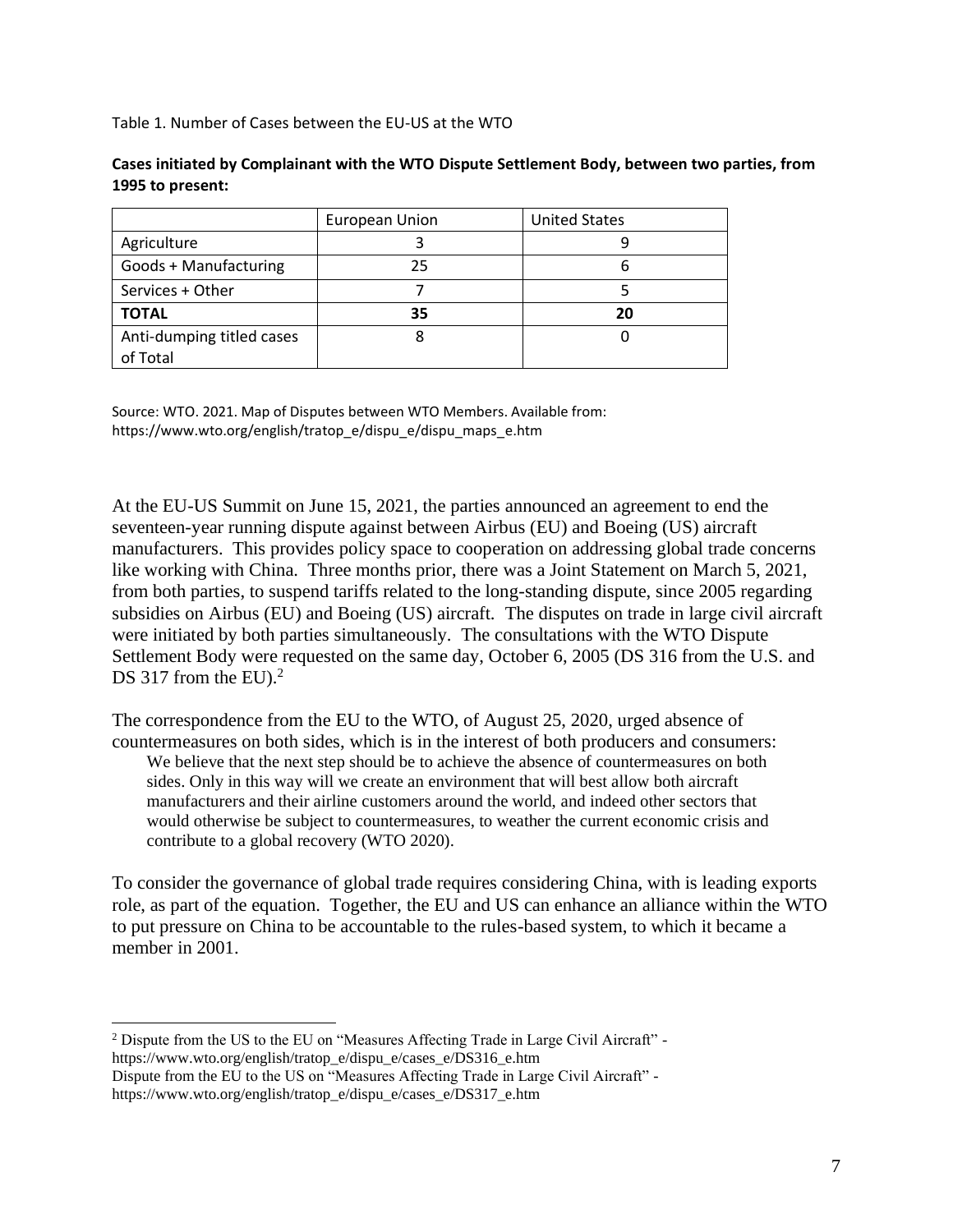#### **World Trade Organization (WTO) Reform**

Language emphasizes focus areas that shape agendas, and the WTO agenda remains of considerable debate (Wueest 2018:10, 32). More than ever, WTO reform is timely, with environmental impacts elevating sustainability and the digitalization effects elevating technological concerns. Substantive challenges - such as negotiating with China, the risks from the digitalization of trade, and the revival of the Dispute Settlement Mechanisms (DSM) Appellate Body - are issues where the EU and U.S. can work together within the WTO. The pandemic, since 2020, provides an opportunity to review supply chains and to make determinations not only on efficiency, but also on inclusivity with a social perspective, on sustainability with an environmental perspective, and on the effects of digitalization with a technological perspective.

It has been more than 25 years since the last WTO trade round was completed successfully with the Uruguay Round in 1995. This was particularly important to introduce the General Agreement on Trade in Services (GATS) and the judicial body of the DSM, in addition to the GATT framework. Launched in 2001, the Doha Development Round aimed to provide support to developing countries and to build their export market, particularly in agriculture. The new leadership of Nigeria's Ngozi Okonjo-Iweala, Director General since 2020, provides experience and knowledge from the developing world. This is welcome at a time when the world is recovering from the COVID pandemic and given the importance of inclusivity with a social perspective on global health.

The engagement with China, a strategic competitor will be more effective with an alliance approach between the EU and US, as they may leverage their power as partners. The EU and US may lead WTO reform to bring China into multilateral disciplines that develop a more leveled playing field. In dealing with China, there is sensitivity of economic markets to political events and to political comments, underscoring a discursive institutional element that shapes developments. There is confrontation with China in international trade and in technology. During December 2020, the EU-China Comprehensive Agreement on Investment (CAI) was negotiated. However, sanctions from both parties, toward Members of Parliament in the EU and in China, threaten progress on implementation. An institutional framework for working with China on these and related issues, such as the U.S.-China Strategic Economic Dialogue launched in 2006, may be useful in the future (U.S. Dept. of Treasury 2008). The implementation of this institutional framework from former U.S. Treasury Secretary, Henry Paulson is presented in his book *Dealing with China* (2014).

Concerns that the EU and U.S. may address together in the future within the WTO are:

- A cooperative way to approach sanctions, data regimes, and subsidies that have been a source of transatlantic tensions.

- Sectoral agreements in areas like professional recognition of qualifications for trade in services and freedom of movement.

- Leveraging common transatlantic standards for advantage in global trade.

- Global cooperation to stand for democratic-based trading principles and to jointly address challenges from a rising China.

The Appellate Body (AB) of the Dispute Settlement Mechanism ceased to function when the U.S. blocked the appointments since December 2019 citing concerns about judicial overreach. The AB will continue to function once new judicial panelists are approved by WTO members to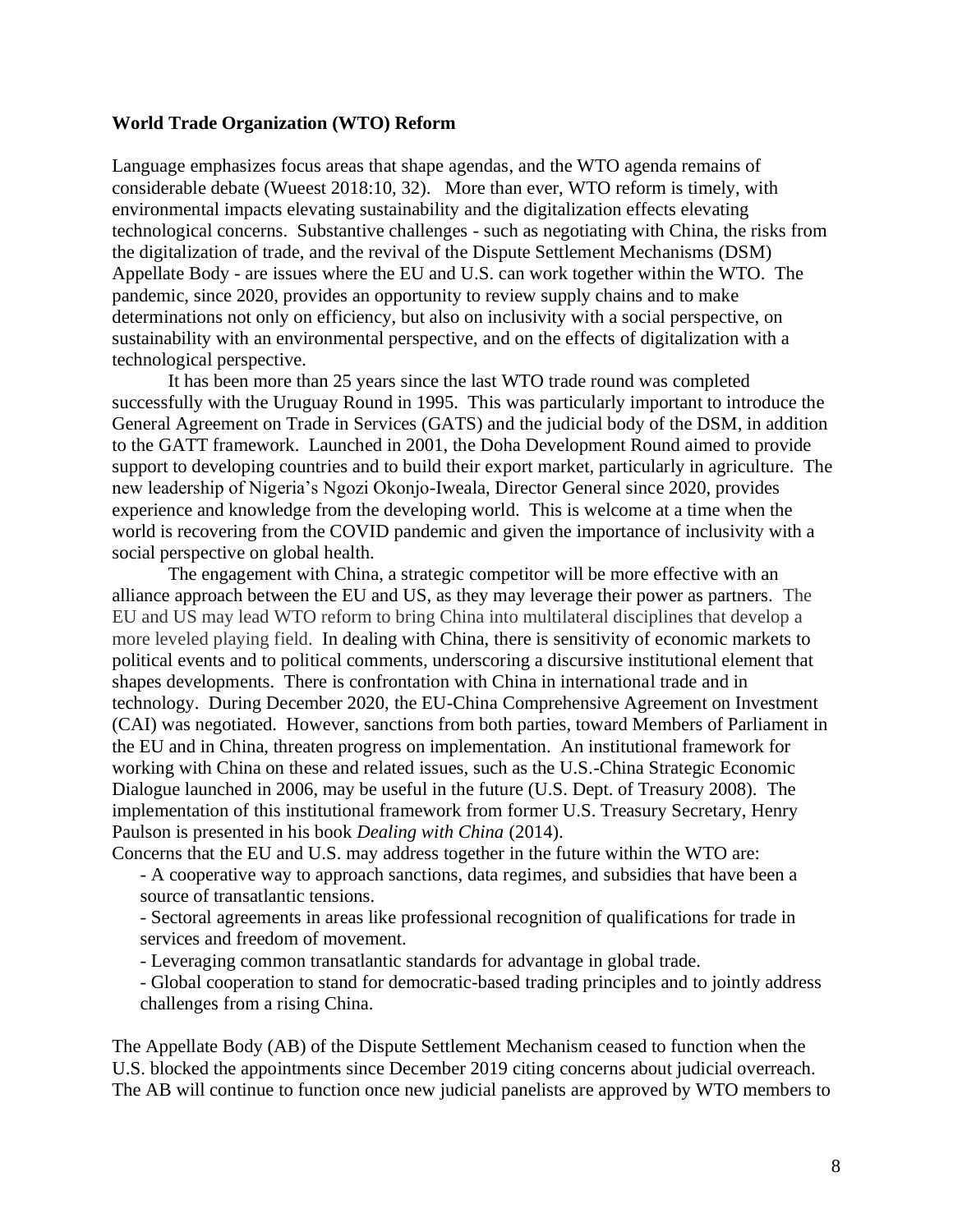serve. The ability for one country to stall the process, given the current requirements for unanimity, underscores the need for WTO reform to ensure that the institution will continue to function to serve the members. Given the growth in the number WTO members, to 164 from 23 at the GATT's founding in 1947, supporting the institution going forward may require a change of rules from consensus decisions to a type of majority decisions. Despite domestic political interests that have undermined trade in the U.S. and globally, the opportunity for WTO reform may move forward under the new U.S. administration which articulates the value of international alliances (Goldstein and Gulotty 2021).

# *Sustainability in Global Trade*

Central to the WTO reform are sustainability toward the environmental together with security and efficiency in digital technologies. The Sustainable Development Goals (SDGs) adopted by the United Nations in 2015, provide targets toward the year 2030. The SDG Trade Monitor from UNCTAD tracks official data on global trade's contribution to the UN Sustainable Development Goals. Beyond these forefront environmental and technological concerns, the specific SDGs monitored in relation to trade are (UNCTAD 2020):

- SDG 2 Zero Hunger
- SDG 8 Decent Work and Economic Growth
- SDG 10 Reduced Inequalities
- SDG 17 Partnerships for the Goals

The goals with the corresponding metrics to measure progress are following. The SDG 17 applied to trade specifically states, "Promote a universal, rules-based, open, non-discriminatory and equitable multilateral trading system under WTO and concluding Doha Development Agenda" (UNCTAD 2020). As major forces in global trade, the EU and US role is central to future agreements in the WTO. Whether there will be the political will to continue with the Doha Development Agenda from 2001 or to devise a new negotiation, that carries over the most salient trade issues, will be determined by these leading voices in global trade.

Table 2.

#### **SDG Goals Trade Monitor and Metrics to Measure Progress**

|                  | <b>Goals</b>               | <b>Metrics to measure progress</b>                       |
|------------------|----------------------------|----------------------------------------------------------|
| SDG <sub>2</sub> | Zero hunger                | Elimination of export subsidies in agriculture           |
| SDG <sub>8</sub> | Decent work and economic   | Enhanced Integrated Framework for Trade-related          |
|                  | growth                     | <b>Technical Assistance to Least Developed Countries</b> |
| <b>SDG 10</b>    | Reduced inequality         | Implement the principle of special and differential      |
|                  |                            | treatment for developing countries                       |
| <b>SDG 17</b>    | Partnerships for the goals | Promote a universal, rules-based, open, non-             |
|                  |                            | discriminatory and equitable multilateral trading        |
|                  |                            | system under WTO and concluding Doha Agenda.             |

Source: UNCTAD. 2021. SDG Trade Monitor. Available from: http://www.sdgtrade.org/en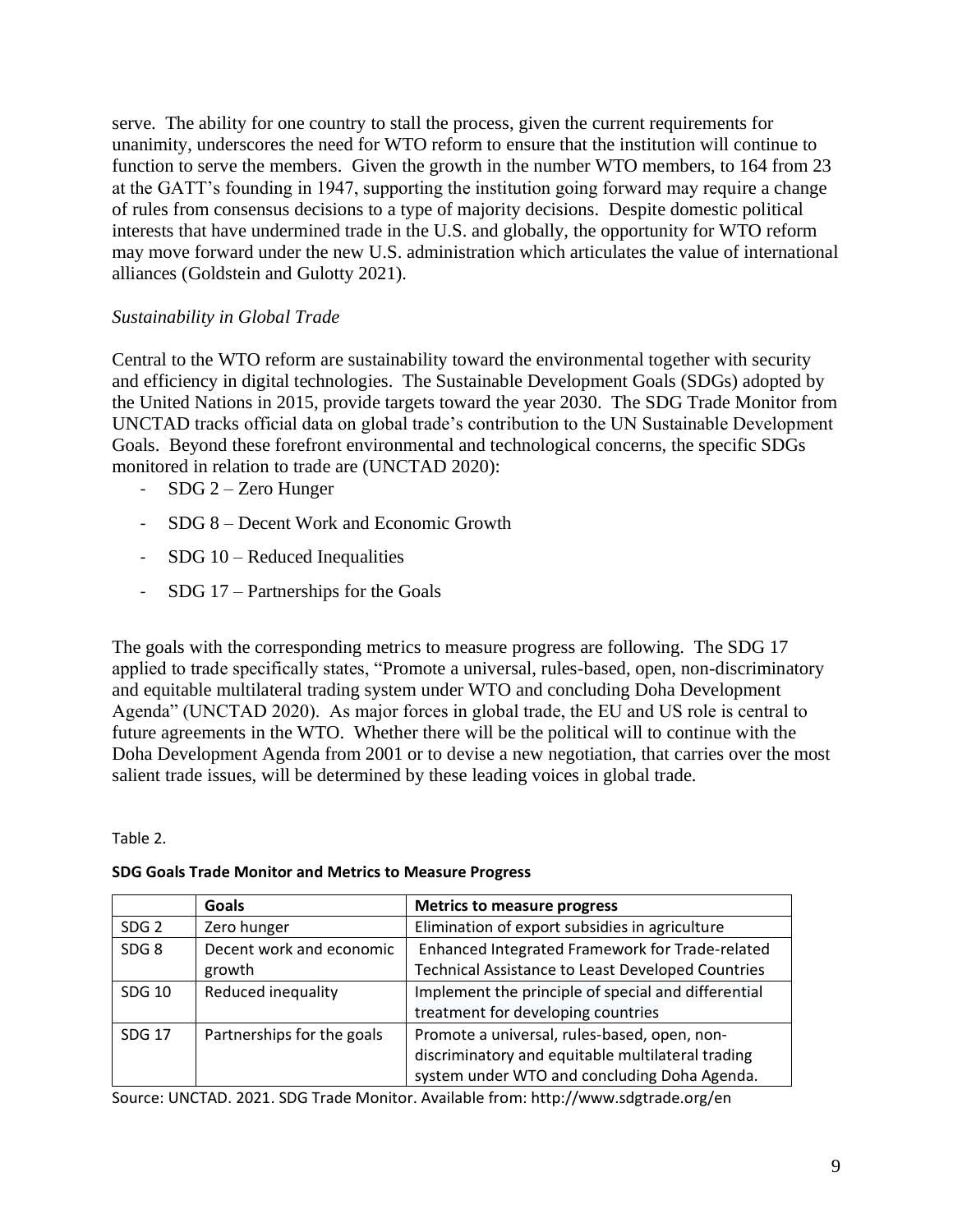The SDG 7 for Clean and Affordable Energy and SDG 13 for Climate Action remain central to policies negotiated in the bilateral EU-US relationship and within the WTO. In recent decades, Europe has been a thought leader in incentivizing carbon reduction. The European Commission proposes enlarging the Emissions Trading System (ETS) to consumer-facing sectors such as carmakers and buildings. The challenge is to prevent financial obstacles for low-income families who live in buildings that are poorly insulated and find electric vehicles non-affordable (Khan 2021).The EU proposal for a [carbon border adjustment mechanism](https://www.ft.com/content/0fc621d1-675c-4768-814e-5863b172dd62) (CBAM) to tax imports based on their carbon footprint is considered to bring the EU efforts closer toward to goal of climate neutrality. This would reduce the likelihood of cross-border production with other countries that have lower standards in emissions (Pfeifer and Kahn 2021).

#### *Technological Digitalization in Global Trade*

Development of technology is a prime example that informs a new theory of institutional change, at the intersection of historical institutionalism and discursive institutionalism. Building on the past, and racing toward the future, technology has outpaced the policy regulations. The technological landscape is evolving dramatically. Countries and international organizations must be prepared to engage with fast-moving technological developments. Research has identified the economic benefits of data flows and digital technologies (Meltzer 2019:3).

Digital trade is high on the agenda for the bilateral relationship, and within the WTO, in regard to negotiating rules around taxes and security among a host of concerns. Artificial intelligence (AI) is used in commerce for communications, health, and security applications. Concomitantly, concerns about privacy and security, which vary across national context, come before the WTO. For the WTO, the digitalization focus is e-commerce activity. Across functions beyond commerce, the digitalization of data continues to inform and to shape our lives. In areas such as critical national security and personal health, the WTO has a potentially powerful role in recommending best practices and in presenting rules agreed to by members. The digital transition requires global cooperation as countries make products with standards specifications for national destinations.

The transatlantic trade and WTO reform issues, on sustainability and the digital transition, are overlapping as far as scope and proposed solutions. The Centre for European Policy Studies underscores the key principles of human centricity, resilience and sustainability (CEPS 2021:23). The issues that are on the horizon are infrastructure sharing, connectivity in less-dense and rural areas, and addressed the risks associated with rolling out 5G technology. The 5G deployment that is energy-efficient may require greater renewable energy capacity (CEPS 2021:22).

For the digital transition, the proposal to pursue "AI for Good," developed by the UN in support of the SDGs, can be applied at the bilateral and global levels of cooperation. The advance of these principles, by the private sector and public sector, support that technology will be used for constructive purposes. Given the enhanced ransomware risks and global security threats, the cooperation on cybersecurity can bring stakeholders closer the objectives for the AI for Good platform to effectively counter risks and threats. Key issues in AI are human centrality, to serve human purposes, together with resilience and sustainability (CEPS 2021:23).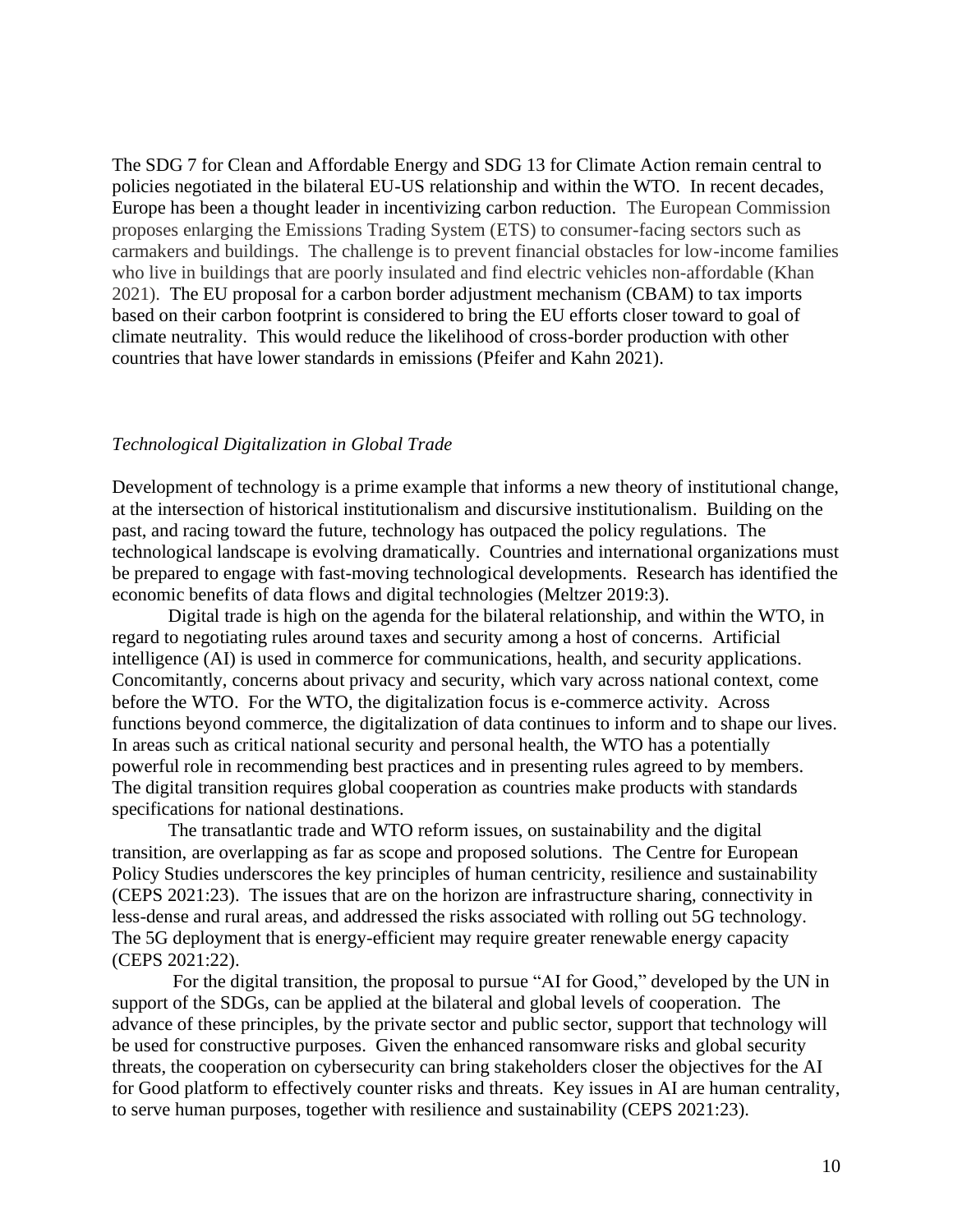#### **Conclusions**

This research has developed the theory that institutional change happens between historical institutional and discursive institutionalism. The examples, from the evolving bilateral transatlantic relationship between the EU and the U.S. and from WTO reform, build upon a historical trajectory of path dependency and toward forward-looking discourse that shapes institutions' objectives and effectiveness (Pierson 1996 2004; Schmidt 2008). The intersection of the past with the present, and the flashpoints of environmental concerns and technological concerns, shapes the values of nations and of global institutions.

Historical institutionalism provides the perspective of hindsight when assessing the path that history has made. In the bilateral relationship and within the WTO, theories of institutions are supported by credible commitments made at critical junctures (Keohane 2017:326). This makes trade negotiations and agreements in central to affirm and reflect the values of institutions and countries which engage in them.

The language from the EU provides an embedded importance, reflecting discursive institutionalism in the term European Strategic Autonomy. This signals that the EU is ready for a bold and self-assured role in the world. The policy issues for the EU-US new agenda, for sustainability and the digital transition, are priorities domestically and in the bilateral relationship. The ways forward are charted in language from national leaders and EU policy documents. Cooperation, as emphasized in the policy proposal "A new EU-US agenda for global change" presents key issue areas of sustainability and technology (European Commission 2020).

Correspondingly, the language from the new U.S. administration, to value alliances and international rules-based institutions cooperatively signals potential cooperation. Nearly halfway through the first year of the new U.S. administration, there is a sense of expectation and urgency to remedy the trading relationship with the key ally of the EU and within the WTO. These reparations of the relationship bilaterally and in global trade is a substantive component of the U.S. President Joe Biden's initiative to "Build Back Better" on which he campaigned for the presidency (Brown 2021).

Considering WTO reform, the 17 SDGs provide values and benchmarks to incorporate as the WTO looks forward. Given the new leadership of the WTO since 2020, together with the new US administration, movement forward may be made toward reform and to appointments for the AB of the Dispute Settlement Mechanism. The policy issues of importance, not only for the WTO yet also for the IMF, World Bank, and the G7 and beyond, rest with the centrality of sustainability and technology. Making strides to support global values takes place a pivotal time of change with the world energy from the pandemic.

Between these parties in the bilateral relationship, and in the institutional architecture of the WTO, an assertiveness of values and openness to global cooperation portend movement to resolve pressing issues as the world in recovery from a once-in-a-century pandemic. The EU and the U.S. in the transatlantic relationship, and the multilateral institutions, have presented a path forward that elevates inclusivity (social cohesion and reduction of inequalities), sustainability (environment and resiliency), and technology (digitalization and security) in a context to move the world forward as the third decade of the 21st century unfolds.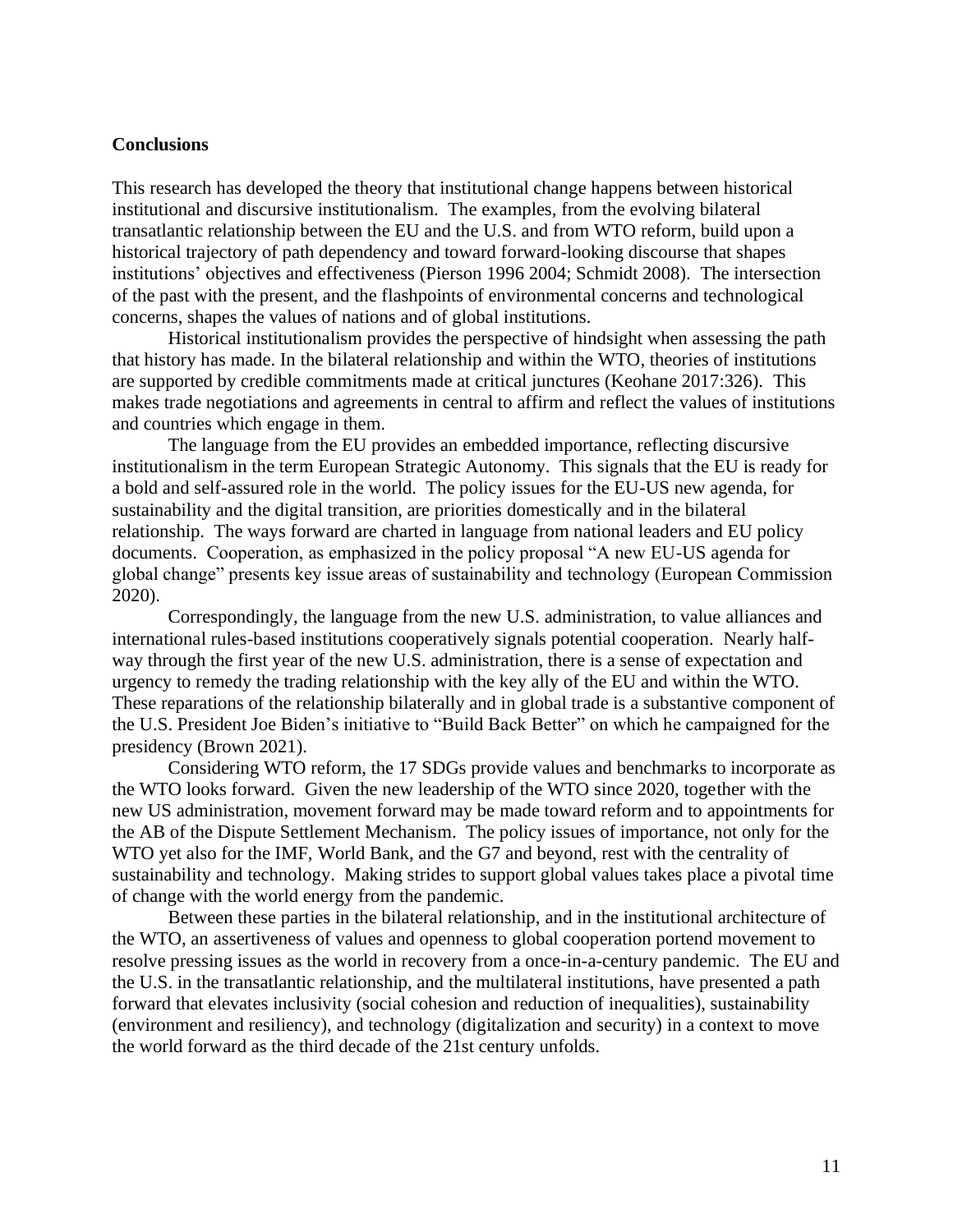#### **Bibliography**

- Aggestam, L. and Hyde-Price, A. 2019. "Double Trouble: Trump, Transatlantic Relations and European Strategic Autonomy. *Journal of Common Market Studies*. Volume 57. Annual Review,114 -127.
- Béland, Daniel. 2009. "Ideas, Institutions, and Policy Change." Journal of European Public Policy 16:5 (August 2009), 701-718.
- Biden, Joseph R. 2021. *Inaugural Address by President Joseph R. Biden, Jr*. The White House. "https://www.whitehouse.gov/briefing-room/speeches-remarks/2021/01/20/inauguraladdress-by-president-joseph-r-biden-jr/
- Brown, Chad. 2021. "To Build Back Better, Biden Needs to Fix Trade." *Foreign Affairs.* January 21, 2021
- Carstensen, Martin B. and Vivien A. Schmidt. 2016. "Power through, over and in ideas: conceptualizing ideational power in discursive institutionalism." *Journal of European Public Policy*, 23:3, 318-337.
- Centre for European Policy Studies (CEPS). 2021. *Towards a Resilient and Sustainable Post-Pandemic Recovery.* CEPS Task Force Report on The New Industrial Strategy for Europe. Brussels.
- Chazan, Guy and Michael Peel. 2019. "Merkel attacks US isolationism." *Financial Times.*
- Claussen, Kathleen. 2020. "Trade's Security Exceptionalism." 72 Stanford Law Review, 72:1097-1164. Available at SSRN: <https://ssrn.com/abstract=3439705>
- European Commission. 2021a. Trade Policy Counties and Regions: United States. Available from: https://ec.europa.eu/trade/policy/countries-and-regions/countries/united-states/
- European Commission. 2021b. Directorate-General for Trade: Joint European Union United States statement on addressing global steel and aluminum excess capacity. May 17, 2021.
- European Commission. 2020. "A new EU-US agenda for global change." JOIN (2020) 22 final: Joint Communication to the European Parliament, the European Council and the Council. December 12, 2020.
- European Union and United Kingdom. EU-UK Trade and Cooperation Agreement. December 24, 2020.
- IMF. 2021. Managing Director's Global Policy Agenda 2021: *Bolstering the Recovery, Countering the Divergence.* Washington, D.C.: International Monetary Fund.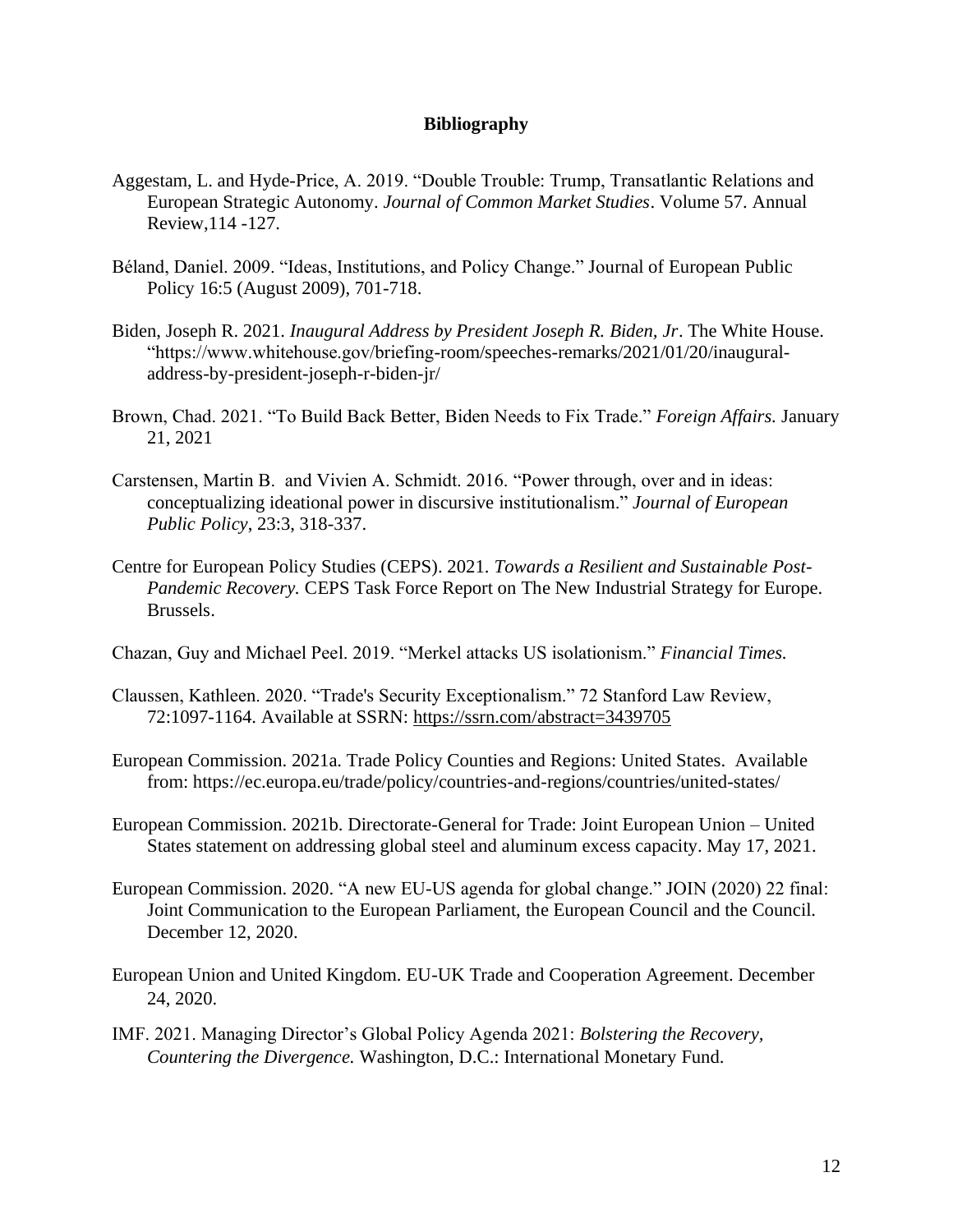- IMF. 2020. Managing Director's Global Policy Agenda 2020: *Catalyzing a Resilient Recovery.* Washington, D.C.: International Monetary Fund.
- Fioretos, Orfeo (Ed.). 2017. *International Politics and Institutions in Time.* Oxford: Oxford University Press.
- Goldstein, Judith and Robert Gulotty. 2021. "America and the Trade Regime: What Went Wrong?" *International Organization* 75:524–557.
- G7. 2021. The Joint Communiqué issued by the G7 countries at the G7 Trade Track on 28 May 2021.
- Hall, Peter A. 2010. "Historical Institutionalism in Rational and Sociological Perspective." In James Mahoney and Kathleen Thelen (Eds.). *Explaining Institutional Change: Ambiguity, Agency, and Power*. Cambridge: Cambridge University Press.
- Keohane, Robert. 2017. "The Promise and Pitfalls of Historical Institutionalism in IR." In Fioretos, Orfeo (Ed.). 2017. *International Politics and Institutions in Time.* Oxford: Oxford University Press, pages 321-335.
- Khan, Mehreen. 2021. "Who will pay? Europe's bold plan on emissions risks political blowback." *Financial Times.* May 30, 2021.
- Meltzer, Joshua P. 2019. "A WTO Reform Agenda: Data Flows and International Regulatory Cooperation." Report for Global Economy and Development at Brookings. Washington, D.C.: Brookings Institution.
- North, Douglass Cecil. 2005. *Understanding the Process of Economic Change.* Princeton: Princeton University Press
- Peng, Mike W., Denis Y.L. Wang and Yi Jiana. 2008. "An institution-based view of international business strategy: A focus on emerging economies." *Journal of International Business Studies* 39: 920-936.
- Pfeifer, Sylvia and Khan, Mehreen. 2021. "Europe's steel industry fears abrupt end to free carbon permits." *Financial Times.* June 1, 2021.
- Pierson, Paul. 2004. *Politics in Time: History, Analysis, and Social Analysis*. Princeton: Princeton University Press.
- Pierson, Paul. 1996. "The Path to European Integration: A Historical Institutionalist Analysis." *Comparative Political Studies* 29:2,123-163.
- Schmidt, Vivien A. 2008. "Discursive Institutionalism: The Explanatory Power of Ideas and Discourse," *Annual Review of Political Science* 11:303-326.
- Schmidt, Vivien A. and Mark Thatcher (Eds.). 2013. *Resilient Liberalism in Europe's Political Economy.* Cambridge: Cambridge University Press.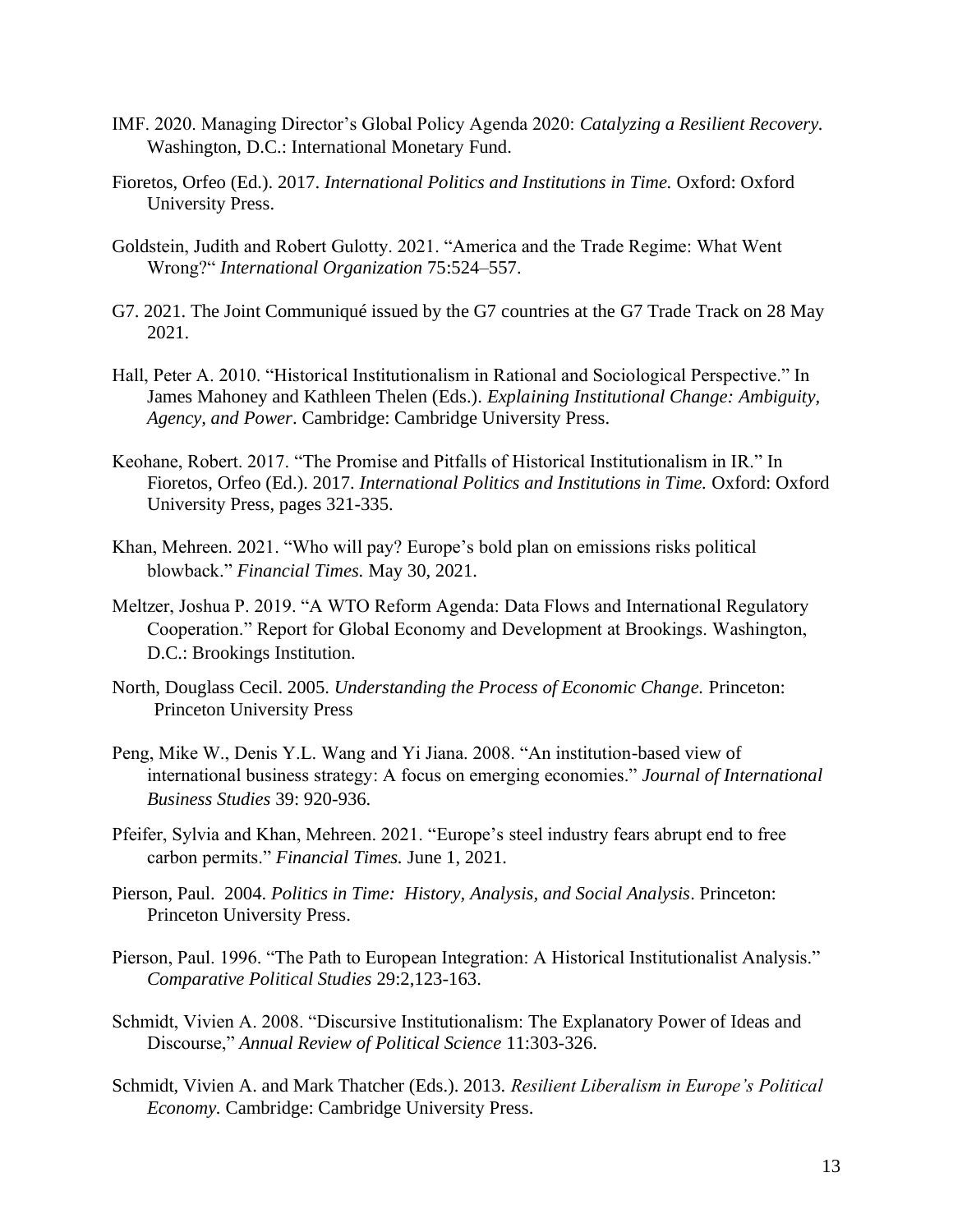United Nations News. 2021. Secretary-General Welcomes US Return to Agreement on Climate Change. Available from: https://news.un.org/en/story/2021/01/1082602

UNCTAD. 2021. SDG Trade Monitor. Available from: http://www.sdgtrade.org/en

- U.S. Department of the Treasury. 2008. Closing Statement by Secretary Paulson at the Fourth Meeting of the U.S. China Strategic Economic Dialogue. June 16, 2008. Available from: https://www.treasury.gov/press-center/press-releases/Pages/hp1037.aspx
- Wueest, Bruno. 2018. *The Politics of Economic Liberalization.* Series Editors Colin Haye and Anthony Payne: Building a Sustainable Political Economy: SPERI Research and Policy. Cham, Switzerland: Palgrave Macmillan.
- WTO. 2021. Chronological List of Dispute Cases. Available from: https://www.wto.org/english/tratop\_e/dispu\_e/dispu\_status\_e.htm
- WTO. 2020. Dispute 316 brought by the US and against European Union. European Communities and Certain Member States – Measures affecting Trade in Large Civil Aircraft. Communication from the European Union: WT/DS316/44.
- Younis, Mohamed. 2021. "Sharply fewer view foreign trade as an opportunity." Gallup Poll. March 31, 2021. Available from: https://news.gallup.com/poll/342419/sharply-fewer-viewforeign-trade-opportunity.aspx